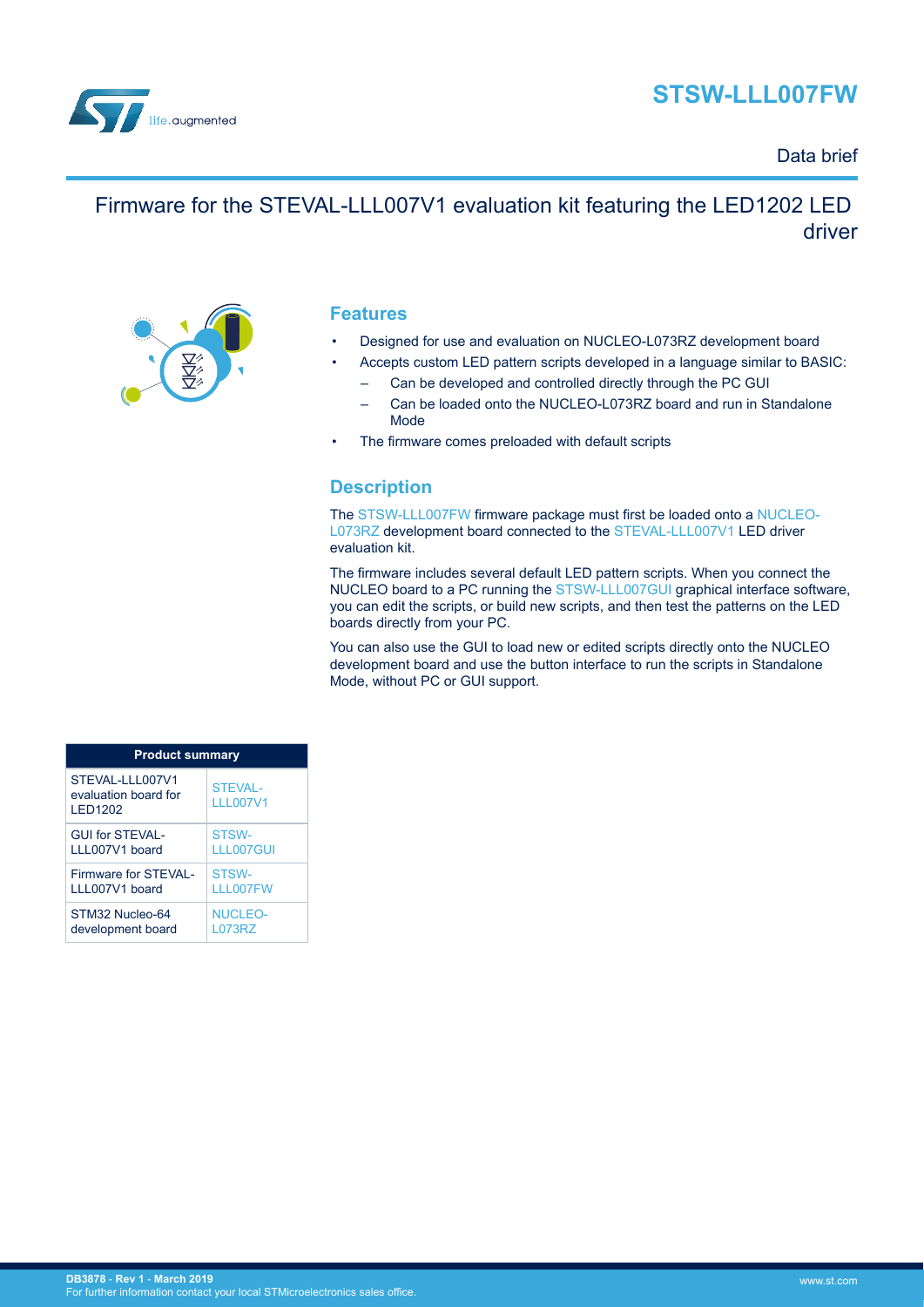# **1 Block diagrams**

ST

#### **Figure 1. STEVAL-LLL007V1 block diagram**

Kit consists of:

- STEVAL-LLL007M1 main board
- STEVAL-LLL007D1 panel board with 36 white LEDS
- STEVAL-LLL007D2 panel board with 12 RGB LEDS

The STEVAL-LLL007V1 can be connected to an STM32 Nucleo board for programming and debugging purposes You can connect your own custom LED board through the same connector used to connect the panel boards with the main board

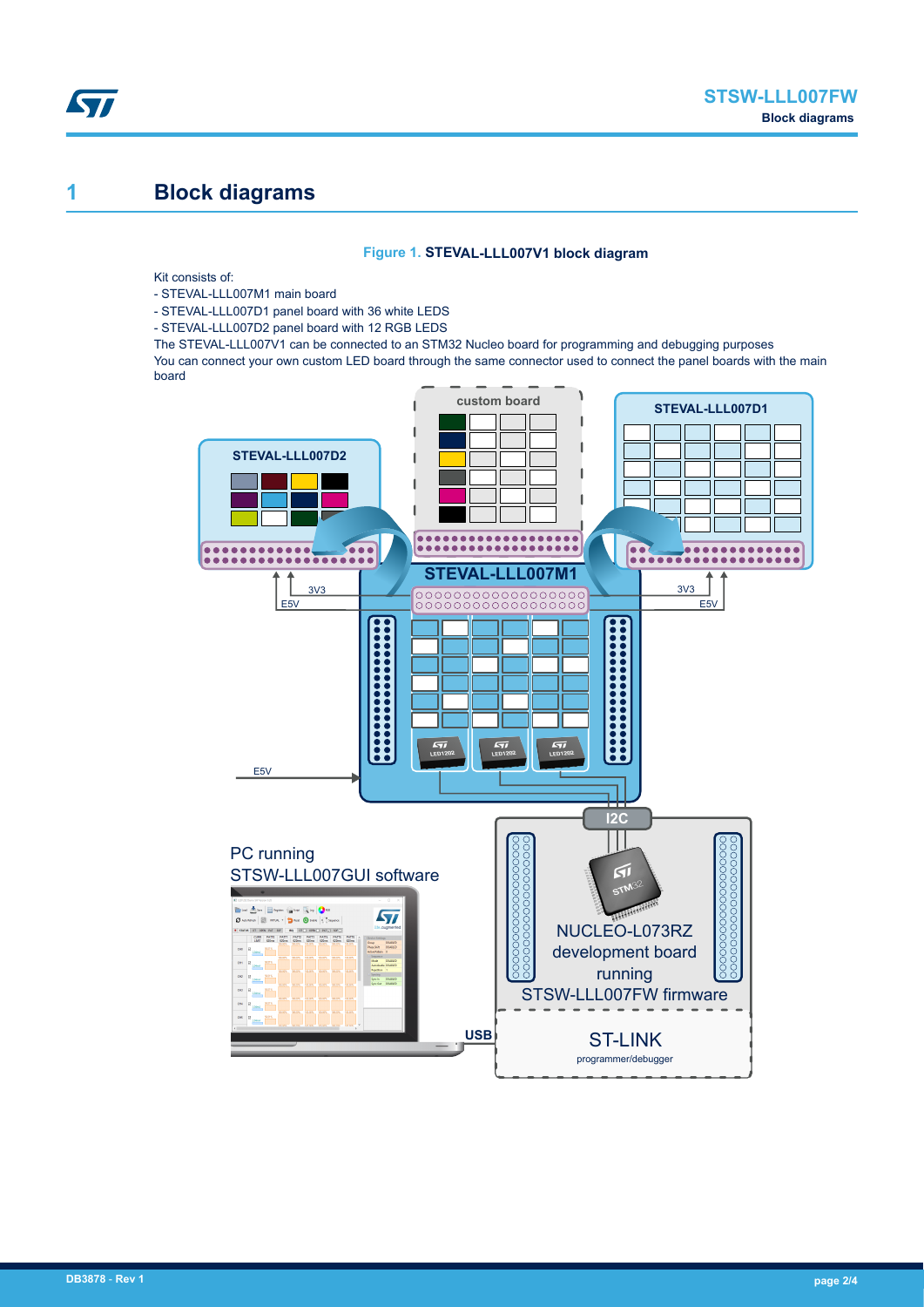## **Revision history**

#### **Table 1. Document revision history**

| <b>Date</b> | <b>Version</b> | <b>Changes</b>   |
|-------------|----------------|------------------|
| 08-Mar-2019 |                | Initial release. |